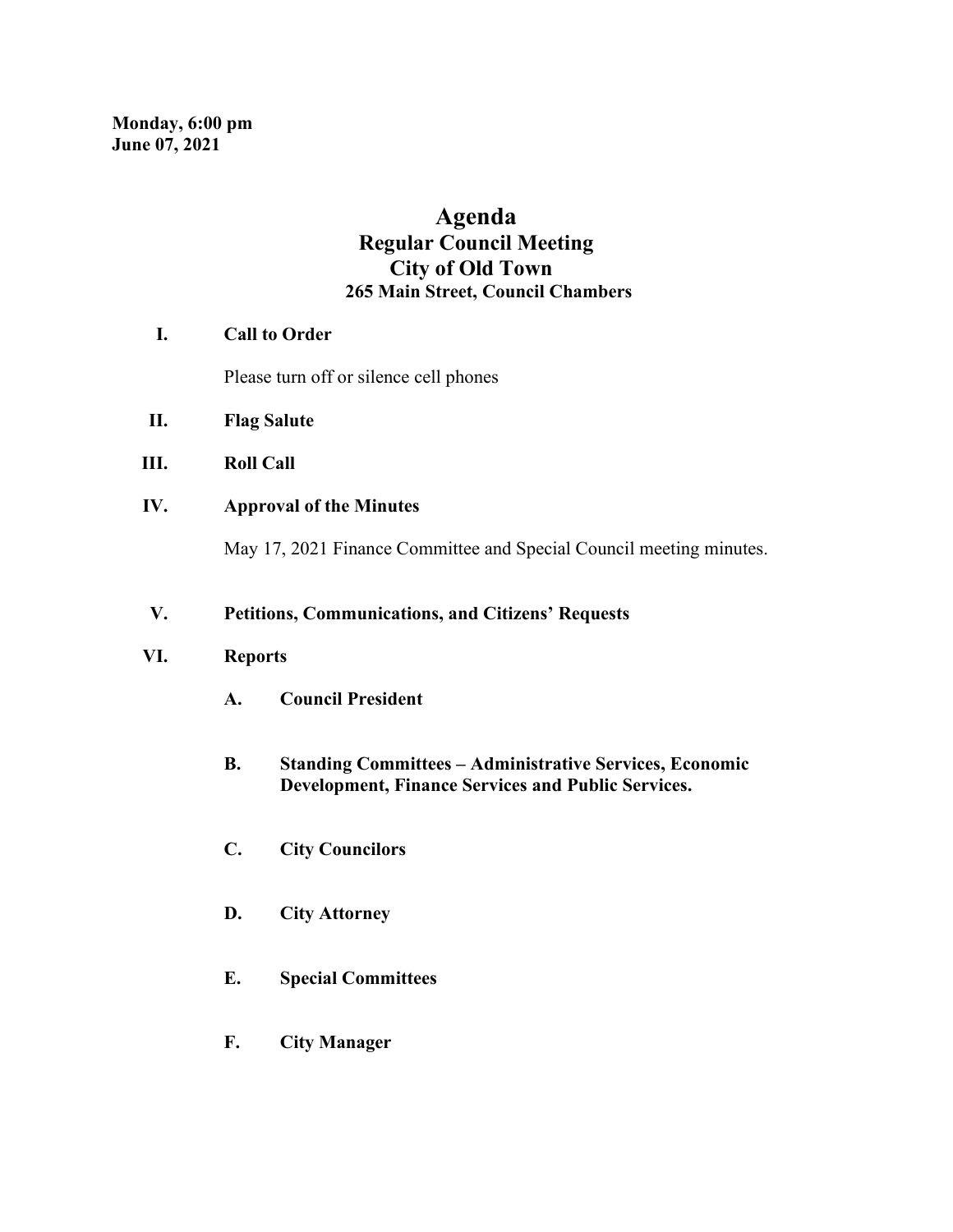#### **VII. Consent Agenda: items 1-7**

**1.** The City Council will consider approval of a renewal application for a Victualer's License for Qazi, LLC, d/b/a Subway, 255 Main Street, pending final inspection.

 **Suggested motion:** Resolved, the Old Town City Council hereby approves a renewal application for a Victualer's License for Qazi, LLC., d/b/a Subway, 255 Main Street, pending final inspection.

**2.** The City Council will consider approval of an application from Chassidy Orn for a Minor Event Permit for a baby shower to be held in the Gazebo at Riverfront Park.

 **Suggested motion:** Resolved, the Old Town City Council hereby approves an application for Cassidy Orn for a Minor Event to be held in the Gazebo at Riverfront Park. The baby shower will be held on June 19 from 11:30-4:30 and the permit fee has been paid.

**3.** The City Council will consider approval of an application from Kaci Sawyer for a Minor Event Permit for a baby shower to be held in the Gazebo at Riverfront Park.

 **Suggested motion:** Resolved, the Old Town City Council hereby approves an application for Kaci Sawyer for a Minor Event to be held in the Gazebo at Riverfront Park. The baby shower will be held on June 26 from 1-4 and the permit fee has been paid.

**4.** The City Council will consider additional funding of \$65,270 to continue upgrades at 160 Center Street (AKA. Synagogue) to allow for housing of head end equipment of fiber project and to allow for additional City use, redevelopment, and/or dry storage.

 **Suggested motion:** Resolved, the Old Town City Council hereby approves the additional funding of \$65,270 to continue upgrades at 160 Center Street (AKA. Synagogue) to allow for housing of head end equipment of fiber project and to allow for additional City use, redevelopment, and/or dry storage.

**5.** The City Council will consider approval of the renewal applications for a Victualer's, Malt, Vinous & Liquor License and Beverage Cart Liquor License for Joseph Perdue, d/b/a Hidden Meadows Golf Course, 240 W. Old Town Road.

 **Suggested motion:** Resolved, the Old Town City Council hereby approves the renewal applications for a Victualer's, Malt, Vinous Liquor License and Beverage Cart Liquor License for Joseph Perdue, d/b/a Hidden Meadows Golf Course, 240 W. Old Town Road.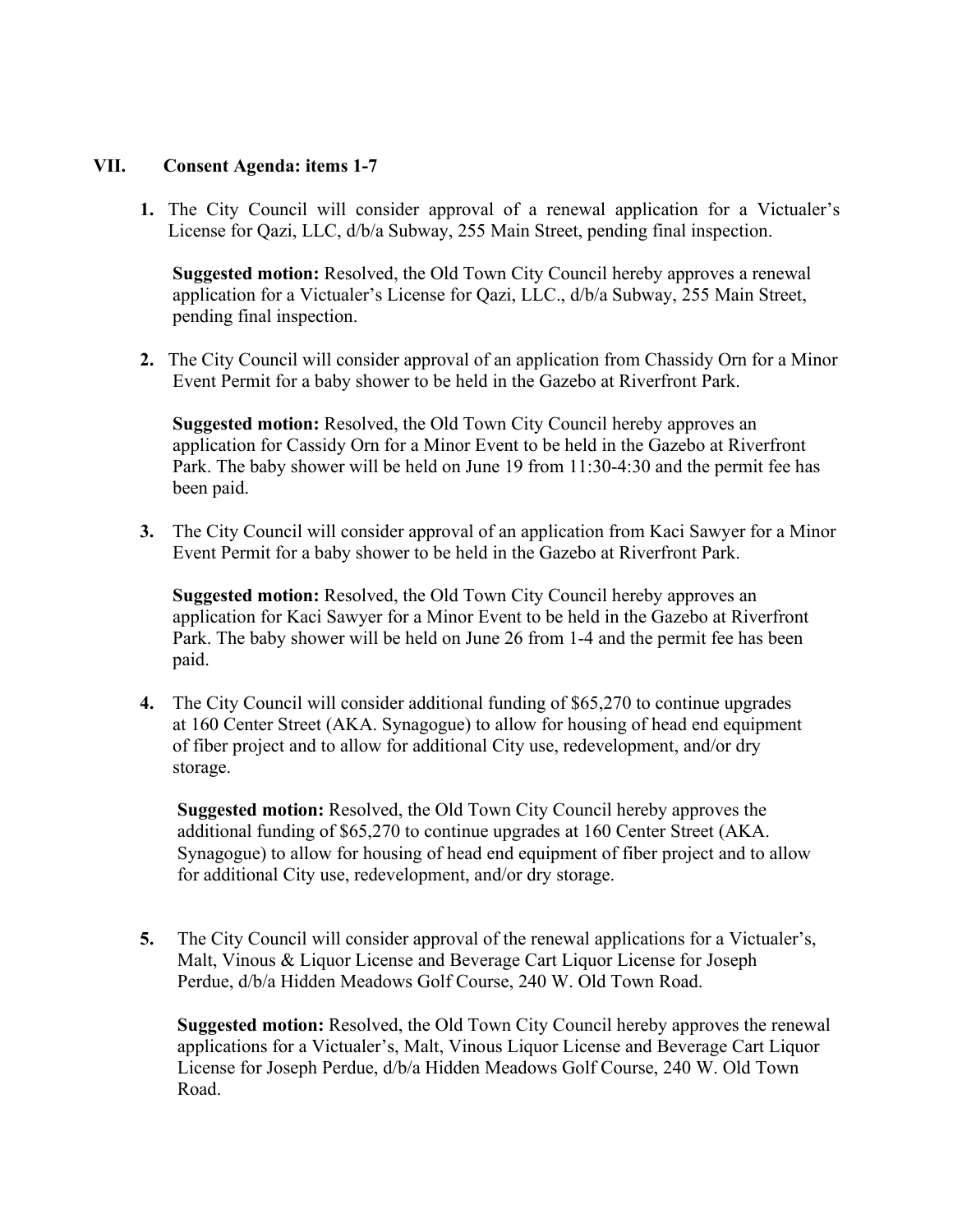**6.** The City Council will consider accepting an after-deadline redemption on foreclosed property for Kaja Holdings 2, LLC. located at 113 Lincoln Street for payment of 2020- 2021 Tax liens and 2018-2021 Sewer liens, in the total amount of \$8473.57.

 **Suggested motion:** Resolved, the Old Town City Council hereby accepts an after deadline redemption on foreclosed property for Kaja Holdings 2, LLC. for payment of 2020-2021 Tax liens and 2018-2021 Sewer liens, located at 113 Lincoln Street, account # 464 in the total amount of \$8473.57. The City Council further authorizes the City Manager to execute a Municipal Quit- Claim Deed.

**7.** The City Council will consider accepting a bid from Gary and Lorelei Kennedy in the amount of \$11,100.00 for land located at 612 West Old Town Road. This was the only bid received and the bid met all stated requirements.

 **Suggested motion:** Resolved, the Old Town City Council hereby accepts the bid from Gary and Lorelei Kennedy in the amount of \$11,100.00 for land located at 612 West Old Town Road. This was the only bid received and the bid met all stated requirements. The City Council further authorizes the City Manager to take all necessary steps to complete the sale.

# **(Councilor Brissette)**

# **VIII. Public Hearings and Second Reading of Ordinances: items 1 and 2**

- **1.** The Old Town City Council will conduct a Second Reading for final approval on the proposed FY 2021-2022 Municipal, County and School Budget. The proposed budget calls for City expenditures of \$14,237,029, Penobscot County Taxes of \$733,570 and RSU #34 expenditures of \$5,262,440 for a total City, County and RSU #34 Budget of \$20,233,039 with total City revenue of \$9,088,971 and anticipated transfers from reserve accounts and Fund Balance of \$1,684,258 for a net property tax requirement of \$9,459,810.
- 1a**.** The Old Town City Council will consider final approval on the FY 2021-2022 Municipal, County and School Budgets.

 **Suggested motion:** Resolved, the Old Town City Council hereby approves the proposed FY 2021-2022 Municipal, County & School Budget. The proposed budget calls for City expenditures of \$14,237,029, Penobscot County Taxes of \$733,570 and RSU #34 expenditures of \$5,262,440 for a total City, County & School Budget of \$20,233,039 with total City revenue of \$9,088,971 and anticipated transfers from reserve accounts and Fund Balance of \$1,684,258 for a net property tax requirement of \$9,459,810.

# **(Councilor McLeod)**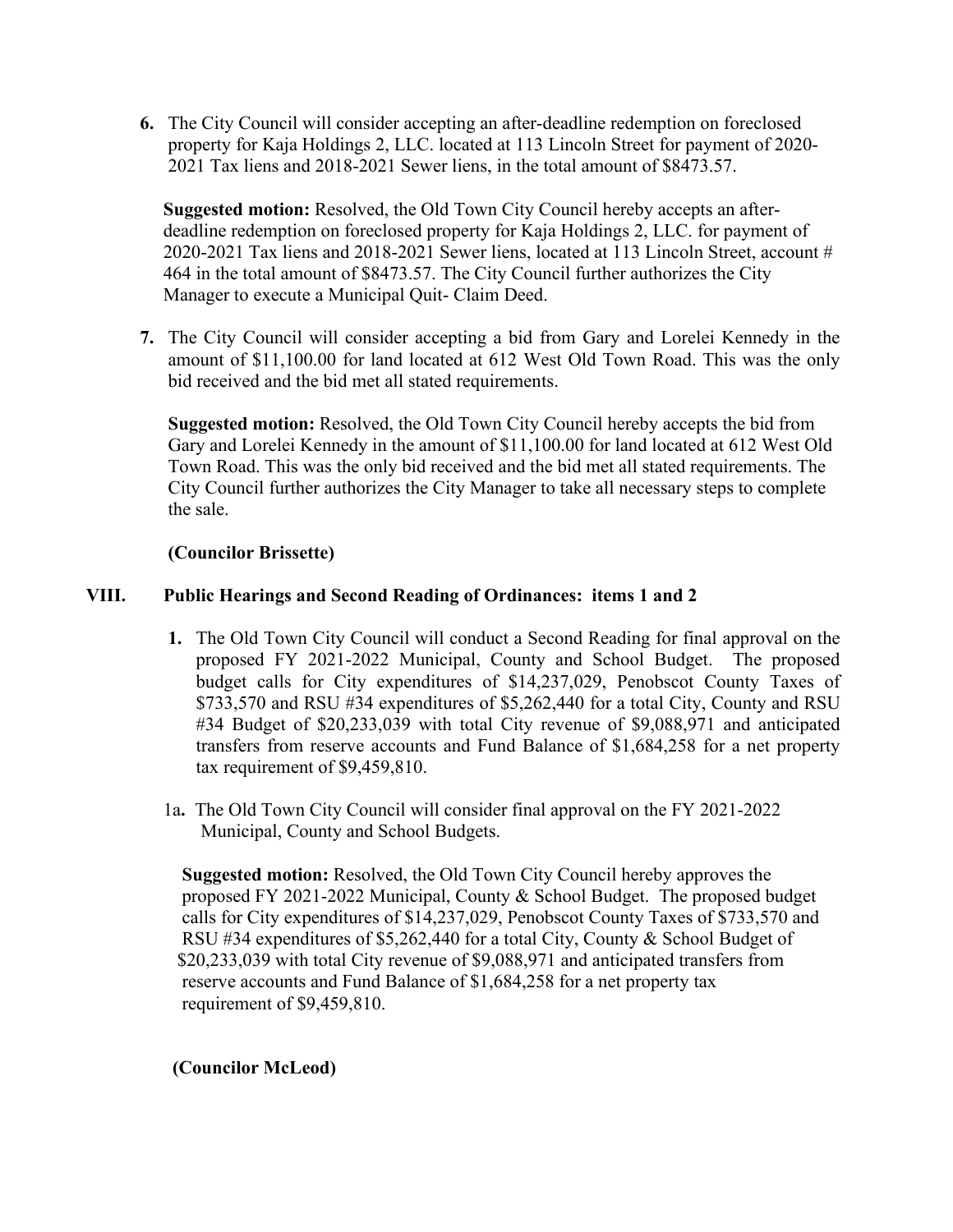- **2.** The Old Town City Council will conduct a Second Reading for final approval on the proposed FY 2021-2022 Pollution Control Budget containing gross appropriations of \$1,867,777, user fee revenue of \$1,597,616, debt redemption of \$270,161 and for a net appropriation from the Fund Balance of \$0.
- **2a.** The Old Town City Council will consider final approval on the FY 2021-2022 Pollution Control Budget.

**Suggested motion:** Resolved, the Old Town City Council hereby approves the proposed FY 2021-2022 Pollution Control Budget containing gross appropriations of \$1,867,777 user fee revenue of \$1,597,616 debt redemption of \$270,161 and for a net appropriation from the Fund Balance of \$0.

# **(Councilor Wight)**

# **IX. Old Business**

### **X. New Business**

**1.** Travis Roy, Assist City Manager, will present information on Efficiency Maine's EV Accelerator program for 2021 Hyundai Kona EV electric vehicles. The program is only available for municipalities and school districts and is made possible by rebates and incentives from Hyundai and Efficiency Maine. These incentives meet the required monthly lease payments, and therefor there is no cost to the City for lease payments. The vehicles are under factory warranty for the duration of the lease. Staff requests Council approval to lease four (4) of these vehicles.

 **Suggested motion:** Resolved, the City Council approves leasing four (4) 2021 Hyundai Kona EV electric vehicles through the Efficiency Maine EV Accelerator Program, with a total monthly lease payment of \$0.00/month for the 36-month lease.

#### **(Councilor Folster)**

**2.** The City Council will consider going into Executive Session for the purpose of discussing a Personnel matter. The addition of a fourth shift for the Old Town Fire Department.

 **Suggested motion:**Resolved, the Old Town City Council hereby approves going into Executive Session pursuant to MRSA Title 405, Section (6)(A) for the purpose of discussing a Personnel matter. The addition of a fourth shift for the Old Town Fire Department.

#### **(Councilor Peterson)**